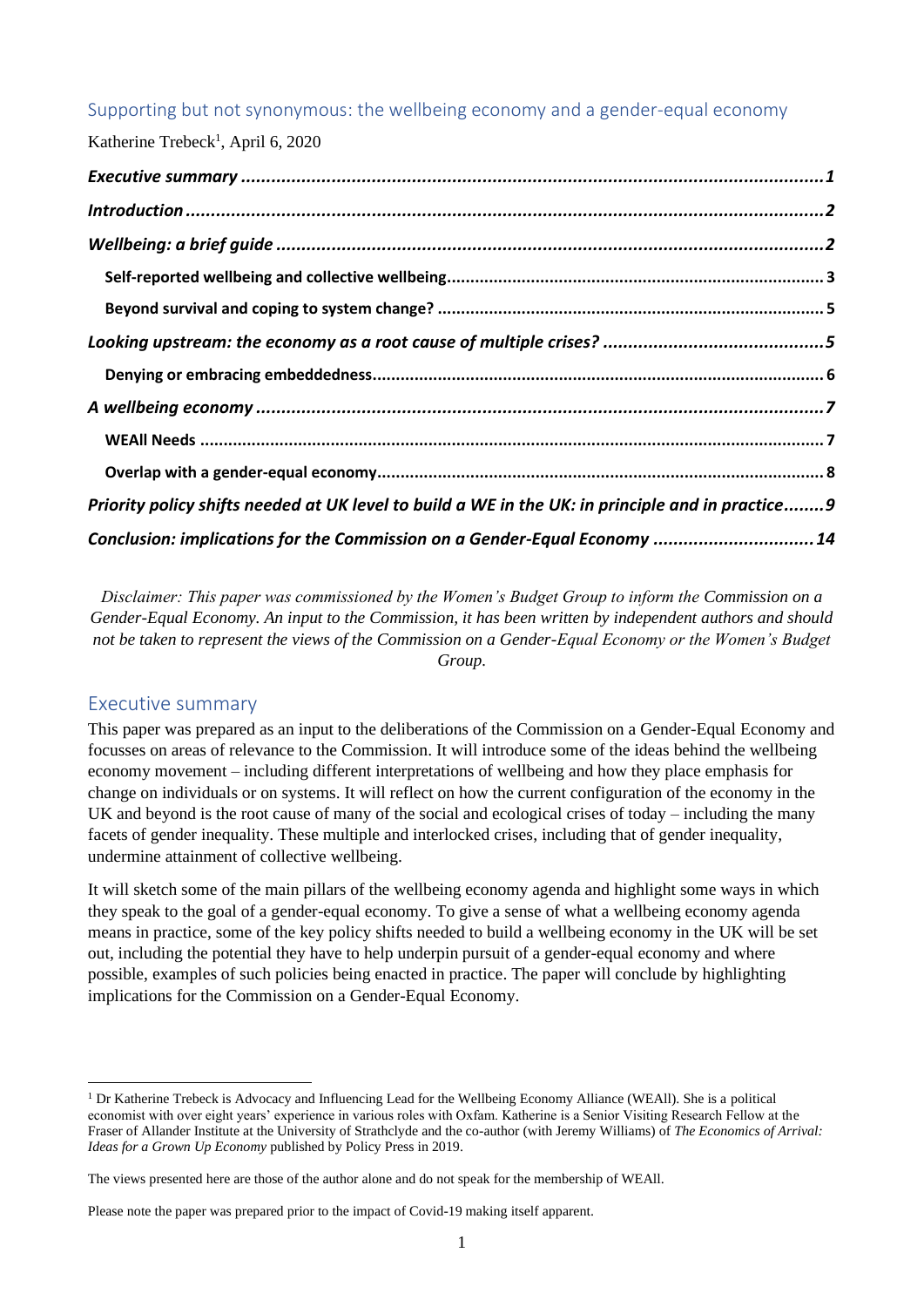## <span id="page-1-0"></span>Introduction

The term 'wellbeing economy' has been gaining attention across the UK and beyond in recent years. It has been the subject of an 'own-initiative opinion' of the European Economic and Social Committee (EESC), and All Party Parliamentary Group meeting<sup>2</sup> and an Early Day Motion<sup>3</sup> in Westminster; supported in local council resolutions<sup>4</sup>; covered by a flurry of media reports<sup>5</sup>; advocated in Prime Ministerial speeches<sup>6</sup>; and championed in a Ted talk by Scotland's First Minister<sup>7</sup>.

The idea of *wellbeing*, is, of course, not new: its roots stretch back many thousands of years. What the combination of the term "wellbeing" with the "economy" conveys is that our economic systems need to be designed in a way that delivers human and ecological wellbeing. This necessitates a substantial *repurposing* of the economy. This, in turn, demands major transformation in the operation of businesses, the design of infrastructure, the nature of work, decision making, international relations, provision of basic needs and so on. Many aspects of a wellbeing economy and the changes required for a gender-equal economy are mutually reinforcing and often inherently connected: many aspects of the goals of a gender-equal economy are compatible with a wellbeing economy and vice versa. The wellbeing economy agenda is a broad one (with its focus on addressing both socio-economic and environmental crises). Gender equality is a necessary, but not sufficient component of its realisation. Concurrently, since there are dynamics that undermine gender equality (gender-based violence and patriarchal social norms in particular) that will not be attended to by pursuit of economic system change alone, the overlap is perhaps best visualised as partially overlapping circles in a Venn diagram. The two perspectives are mutually supporting, but not synonymous.

## <span id="page-1-1"></span>Wellbeing: a brief guide

The concept of wellbeing is familiar the world over, even though different terms might be used to describe its key idea: quality of life and flourishing for all people and health of the planet. The vision can be found across a range of texts and sources: in the scripts of many religions, 8 and contained in worldviews of First Nations communities<sup>9</sup> and Latin American understandings of 'the good life' as better, not bigger.<sup>10</sup> It can be read in 'development' scholarship<sup>11</sup> and in research about what makes people content.<sup>12</sup> It echoes in

<sup>2</sup> Gessner, Linda (2020) *Annual General Meeting and Breakfast Briefing, 26 Feb 2020* All Party Parliamentary Group on Limits to Growth event report https://limits2growth.org.uk/events/annual-general-meeting-and-breakfast-briefing-26-feb-2020/ <sup>3</sup> Lucas, Caroline (2020) *Proposals for a sustainable and inclusive wellbeing economy* EDM 196, House of Commons

https://edm.parliament.uk/early-day-motion/54654/proposals-for-a-sustainable-and-inclusive-wellbeing-economy

<sup>4</sup> Wellbeing Economy Alliance (2019) *Edinburgh and Glasgow City Councils recognise importance of wellbeing economics* blog post <https://wellbeingeconomy.org/edinburgh-and-glasgow-city-councils-recognise-importance-of-wellbeing-economics> <sup>5</sup> See for a selection:<https://wellbeingeconomy.org/wellbeing-economy-in-media-headlines-around-the-world-this-week> and

<https://wellbeingeconomy.org/scotland-buzzes-with-wellbeing-economy-ideas-media-roundup-after-wealth-of-nations-2-0-event> 6 Jakobsdóttir, Katrín (2019) *Iceland and the Wellbeing Economy* Chatham House lecture, 3 December 2019

<https://www.chathamhouse.org/event/iceland-and-wellbeing-economy> <sup>7</sup> Sturgeon, Nicola (2019) *Why governments should prioritize wellbeing* TED talk, Edinburgh

[https://www.ted.com/talks/nicola\\_sturgeon\\_why\\_governments\\_should\\_prioritize\\_well\\_being](https://www.ted.com/talks/nicola_sturgeon_why_governments_should_prioritize_well_being)

<sup>8</sup> See, for example: Pope Francis (2015) *Encyclical letter laudato si': on care for our common hom*e, Rome

[http://www.vatican.va/content/francesco/en/encyclicals/documents/papa-francesco\\_20150524\\_enciclica-laudato-si.html](http://www.vatican.va/content/francesco/en/encyclicals/documents/papa-francesco_20150524_enciclica-laudato-si.html) <sup>9</sup> See, for example: First Nations Health Authority (nd) *First Nations Perspective on Health and Wellness* Vancouver

<https://www.fnha.ca/wellness/wellness-and-the-first-nations-health-authority/first-nations-perspective-on-wellness> ;

<https://www.tni.org/my/node/14024> ; and van Gelder, Sarah (2009) 'What Indigenous Culture Can Teach Us About a Fair Economy' *Yes Magazine*, Summer edition [https://www.yesmagazine.org/issues/the-new-economy/what-indigenous-culture-can-teach-us-about](https://www.yesmagazine.org/issues/the-new-economy/what-indigenous-culture-can-teach-us-about-a-fair-economy-20190208?utm_medium=email&utm_campaign=YTW_20190208&utm_content=YTW_20190208+CID_c546296ae6df2b36a24e53c013286437&utm_source=CM&utm_term=What%20Indigenous%20Culture%20Can%20Teach%20Us%20About%20a%20Fair%20Economy)[a-fair-economy-](https://www.yesmagazine.org/issues/the-new-economy/what-indigenous-culture-can-teach-us-about-a-fair-economy-20190208?utm_medium=email&utm_campaign=YTW_20190208&utm_content=YTW_20190208+CID_c546296ae6df2b36a24e53c013286437&utm_source=CM&utm_term=What%20Indigenous%20Culture%20Can%20Teach%20Us%20About%20a%20Fair%20Economy)

[<sup>20190208?</sup>utm\\_medium=email&utm\\_campaign=YTW\\_20190208&utm\\_content=YTW\\_20190208+CID\\_c546296ae6df2b36a24e53c](https://www.yesmagazine.org/issues/the-new-economy/what-indigenous-culture-can-teach-us-about-a-fair-economy-20190208?utm_medium=email&utm_campaign=YTW_20190208&utm_content=YTW_20190208+CID_c546296ae6df2b36a24e53c013286437&utm_source=CM&utm_term=What%20Indigenous%20Culture%20Can%20Teach%20Us%20About%20a%20Fair%20Economy) [013286437&utm\\_source=CM&utm\\_term=What%20Indigenous%20Culture%20Can%20Teach%20Us%20About%20a%20Fair%20](https://www.yesmagazine.org/issues/the-new-economy/what-indigenous-culture-can-teach-us-about-a-fair-economy-20190208?utm_medium=email&utm_campaign=YTW_20190208&utm_content=YTW_20190208+CID_c546296ae6df2b36a24e53c013286437&utm_source=CM&utm_term=What%20Indigenous%20Culture%20Can%20Teach%20Us%20About%20a%20Fair%20Economy) [Economy](https://www.yesmagazine.org/issues/the-new-economy/what-indigenous-culture-can-teach-us-about-a-fair-economy-20190208?utm_medium=email&utm_campaign=YTW_20190208&utm_content=YTW_20190208+CID_c546296ae6df2b36a24e53c013286437&utm_source=CM&utm_term=What%20Indigenous%20Culture%20Can%20Teach%20Us%20About%20a%20Fair%20Economy)

 $\frac{10}{10}$  See, for example: Acosta, Alberto (2017) 'Rethinking the World from the Perspective of Buen Vivir'

In *Degrowth in Bewegung* Leipzig [https://www.degrowth.info/wp-content/uploads/2016/09/DIM\\_Buen-Vivir.pdf](https://www.degrowth.info/wp-content/uploads/2016/09/DIM_Buen-Vivir.pdf)

<sup>11</sup> See, for example: Nussbaum, M. (2011). *Creating Capabilities: the Human Development Approach*. Cambridge: First Harvard University Press.

<sup>12</sup> Shaw, I., & Taplin, S. (2007). Happiness and mental health policy: A sociological critique. *Journal of Mental Health*, *16*, 359–373 and Michaelson, J., Abdallah, S., Steuer, N., Thompson, S., & Marcs, N. (2009). *National Accounts of Well-being: Bringing Real Wealth onto the Balance Sheet*. (New Economics Foundation, Ed.). London. http://www.nationalaccountsofwellbeing.org/learn/download-report.html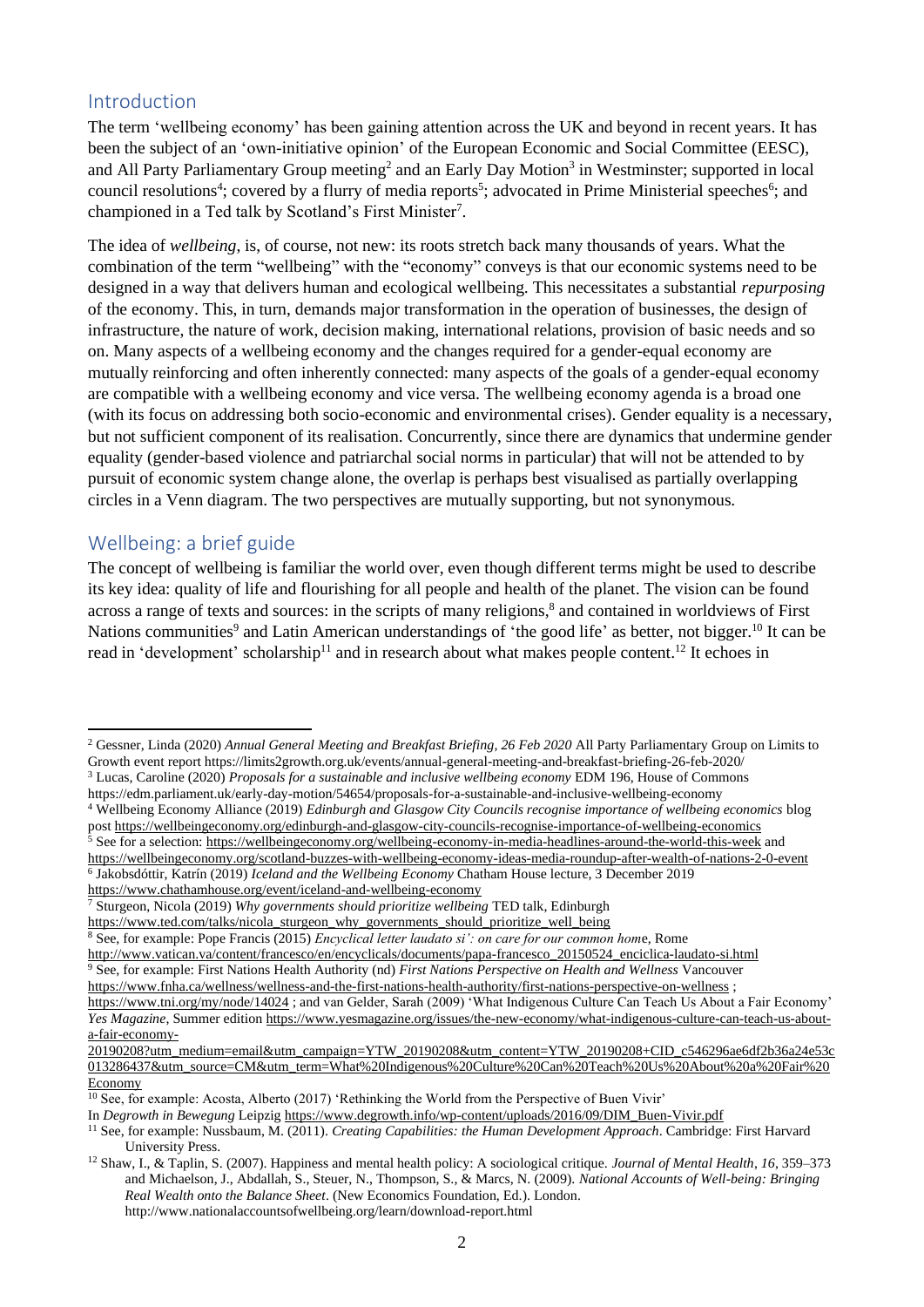psychology<sup>13</sup> and epidemiology about what makes people healthy<sup>14</sup> and in findings from neuroscience about what makes our brains react in positive ways.<sup>15</sup> Perhaps most importantly, strong messages can be heard in deliberative conversations with people all over the world about what really matters to them in their lives.<sup>16</sup>

Perhaps unsurprisingly for such a multifaceted concept, as civil society and academics have advocated for politics to embrace wellbeing as an explicit goal, different emphases in the meaning of wellbeing have come to the fore.<sup>17</sup> The suite of different understandings and emphasis is mirrored in a range of measures that each purport to capture an aspect of wellbeing. However, it is possible to broadly (and thus crudely) cluster them in as, on the one hand, definitions that emphasise self-reported wellbeing (SWB), and collective and multidimensional wellbeing on the other.

#### <span id="page-2-0"></span>Self-reported wellbeing and collective wellbeing

Proponents of SWB often argue that individuals are the best judges of their own satisfaction – and hence SWB is a worthy preeminent policy goal. SWB itself has variations – for example, across hedonic, eudemonic and evaluative lines. Hedonic wellbeing, for example, is often described as 'happiness' and data about it obtained by asking individuals to report their own happiness. Evaluative wellbeing is about how someone perceives their life overall, and eudemonic wellbeing pertains to sense of accomplishment and flourishing. One way of illustrating the implications of the different aspects of SWB is seen in the following divergence: one of the strongest contributors to the evaluative/ sense of purpose aspect of SWB is having a child you want<sup>18</sup>, whereas hedonic – happiness – conceptions are U-shaped with age<sup>19</sup>: at their lowest when people are of child-rearing age.

A focus on narrow understandings of wellbeing as happiness is, as Middlemass (citing Ahmed) explains, rife with potential for gender oppression:

*happiness has been used to promote a range of unsavory agendas in the past, including the subjugation of women ("Women are happy being in caring roles")…[Ahmed] points out that if happiness becomes an aim, it also becomes a duty, and then to be unhappy is to be "causing trouble." In the context of feminism, this means the unhappy woman, the feminist, is a "killjoy," when another framing might cast her as the freedom fighter' 20*

Broadening SWB to a wider set of considerations is possible via multidimensional wellbeing measures.<sup>21</sup> Since these cast light on more than simply what an individual reports, this perspective focuses on what might

<sup>&</sup>lt;sup>13</sup> See for example, Deci, Edward, Ryan, Richard 2008 'Self-Determination Theory: A Macrotheory of Human Motivation, Development, and Health', *Canadian Psychology* Vol. 49, No. 3, 182–185

<sup>14</sup> Wilkinson, Richard & Pickett, Kate (2018) *The Inner Level: How More Equal Societies Reduce Stress, Restore Sanity and Improve Everyone's Well-being* Allen Lane: London

<sup>15</sup> See, for example: Michaelson, J., Abdallah, S., Steuer, N., Thompson, S., & Marcs, N. (2009). *National Accounts of Well-being: Bringing Real Wealth onto the Balance Sheet*. (N. E. Foundation, Ed.). London. Retrieved from

http://www.nationalaccountsofwellbeing.org/learn/download-report.html (downloaded February 16, 2010); Zak PJ, Stanton AA, Ahmadi S (2007) 'Oxytocin Increases Generosity in Humans'. *PLoS ONE* 2(11): e1128; and Esch, Tobias & Stefano, George (2005) 'The Neurobiology of Love' in *Neuroendocrinology Letters* 26: 3

<sup>16</sup> See, for example, Dunlop, Stewart & Trebeck, Katherine (2012) 'The Oxfam Humankind Index for Scotland: First results' Oxfam GB, Oxford; Balestra, Carlotta, Boarini, Romina and Tosetto, Elena (2018) 'What matters the most to people? Evidence from the OECD Better Life Index users' responses' in *OECD Statistics Working Papers:* Paris [https://www.oecd-](https://www.oecd-ilibrary.org/economics/what-matters-the-most-to-people_edf9a89a-en)

[ilibrary.org/economics/what-matters-the-most-to-people\\_edf9a89a-en](https://www.oecd-ilibrary.org/economics/what-matters-the-most-to-people_edf9a89a-en) ; and Melamed, Claire (2015) *My World: January 2013 to September 2015* United Nations <https://www.odi.org/projects/2638-my-world>

<sup>17</sup> See Wallace, Jennifer (2019) *Wellbeing and Devolution: Reframing the Role of Government in Scotland, Wales and Northern Ireland*, Palgrave Pivot: London <https://www.palgrave.com/gp/book/9783030022297> for a useful discussion of these differences. <sup>18</sup> Shaw, I., & Taplin, S. (2007). Happiness and mental health policy: A sociological critique. *Journal of Mental Health*, *16*, 359–373.

<sup>19</sup> Blanchflower, D. (2009). 'International Evidence on Wellbeing'. in A. Krueger (Ed.), *National Bureau of Economic Research: Measuring the Subjective Wellbeing of Nationals: National Accounts of Time Use and Wellbeing* University of Chicago Press:

Chicago

<sup>20</sup> Middlemiss, Lucie (2017) "Commentary on 'Sustainability and Well-Being: A Happy Synergy'" in *Great Transition Initiative*, <http://www.greattransition.org/commentary/lucie-middlemiss-sustainability-well-being-chris-barrington-leigh> for a strong critique of the use of narrow happiness measures of wellbeing.

<sup>21</sup> See, for example, OECD (2020), *How's Life? 2020: Measuring Well-being*, OECD Publishing, Paris, [https://doi.org/10.1787/9870c393-en.](https://doi.org/10.1787/9870c393-en)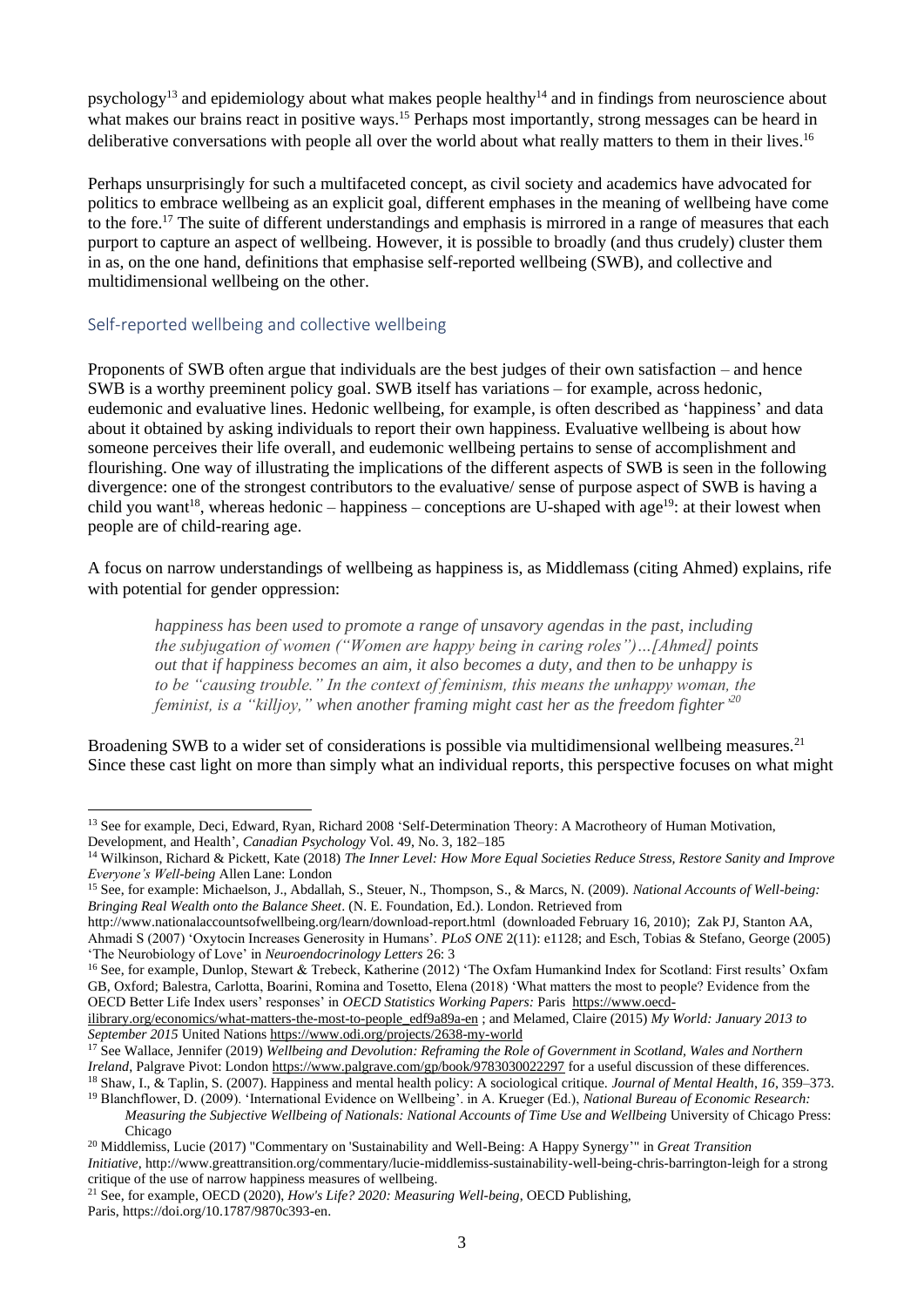be termed societal or collective wellbeing. Some proponents cite concerns about adaptive preferences<sup>22</sup> that make SWB problematic or caution against an overly individualistic and even anthropocentric (privileging people over nature) focus that might result from looking at SWB alone.<sup>23</sup> This wider approach has had currency in the UK's devolved governments<sup>24</sup> – for example, Scotland's National Performance Framework sets out a broad suite of measures deemed important to Scotland's progress (beyond both SWB and conventional economic measures). The Welsh Wellbeing of Future Generations Act takes a similarly broad understanding of wellbeing and has led to the Future Generations Commissioner scrutinising proposals according to their environmental impact, for example.

Historically, feminists have shown that when policy focuses on the collective level, instead of the individual, the needs and experiences of women can be subsumed by those of the collective; their voices silenced or talked over when the collective is represented; and that analysis at the collective, or household level can mask poverty, financial control and other forms of violence and abuse.

*Such inequalities would be an indication of lack of societal wellbeing if measured robustly, and disaggregated appropriately*. For example, any assessment of collective wellbeing should take account of inequalities to the extent that if certain groups fall behind this is an overall failure (such a sentiment is espoused by the Sustainable Development Goals' 'no one left behind'). Rather than masking such inequalities, the benefit of considering wellbeing as more than simply SWB is, in part, about recognising the possibility that individuals could report high personal happiness in a context of structural inequalities or environmental breakdown.<sup>25</sup> Collective wellbeing would thus encompass a wider suite of objective measures (education outcomes, financial security, for example), complementing SWB with other goals. <sup>26</sup> Analysis of both needs to entail gender disaggregation – for example, is women's SWB higher or lower than that of men's? Is women's education or financial security different to that of men?

To further complicate matters, across both objective and subjective measures, statistical findings do not necessarily ring true with the lived experience of women. For example, women's life expectancy and literacy has been improving in recent decades (examples of objective measures of wellbeing). Research shows that women report higher SWB than men – in the UK and globally.<sup>27</sup> Yet the world is hardly a good place for women, with gender-based violence still widespread, with care work still undervalued, with labour markets a long way from delivering gender parity, and so on. In other aspects of SWB, women in the UK report lower wellbeing than men: women are twice as likely to experience anxiety (one in four will require treatment for depression at some time compared to one in ten men).<sup>28</sup> Hence the need to move beyond both any single SWB or any isolated objective measure. As flagged below, measures that are developed by inclusive deliberative conversations might generate better, if not definitive, measures of collective wellbeing.

 $22$  Adaptive preferences describe the process of adjusting to one's circumstances – making do, if you like with the current state of affairs rather than aspiring for change unlikely to be forthcoming. See Nussbaum, M. (2011). *Creating Capabilities: the Human Development Approach*: First Harvard University Press: Cambridge and Khader, Serene (2011) *Adaptive Preferences and Women's Empowerment*, Oxford University Press: Oxford

<sup>23</sup> See, for example, Gough, Ian 2017 *Heat, Greed and Human Need: Climate Change, Capitalism and Sustainable Wellbeing*, Edward Elgar Publishing: Cheltenham: 3

<sup>24</sup> Wallace, Jennifer (2019) *Wellbeing and Devolution: Reframing the Role of Government in Scotland, Wales and Northern Ireland*, Palgrave Pivot: Londo[n https://www.palgrave.com/gp/book/9783030022297](https://www.palgrave.com/gp/book/9783030022297)

<sup>25</sup> Shaw, I., & Taplin, S. (2007). Happiness and mental health policy: A sociological critique. *Journal of Mental Health*, *16*, 359–373; Gough, Ian 2017 *Heat, Greed and Human Need: Climate Change, Capitalism and Sustainable Wellbeing*, Edward Elgar Publishing: Cheltenham: 39, 40; Middlemiss, Lucie (2017) "Commentary on 'Sustainability and Well-Being: A Happy Synergy'" in *Great Transition Initiative*, [http://www.greattransition.org/commentary/lucie-middlemiss-sustainability-well](http://www.greattransition.org/commentary/lucie-middlemiss-sustainability-well-being-chris-barrington-leigh)[being-chris-barrington-leigh](http://www.greattransition.org/commentary/lucie-middlemiss-sustainability-well-being-chris-barrington-leigh) for a strong critique of the use of narrow happiness measures of wellbeing

<sup>26</sup> See OECD (2020), *How's Life? 2020: Measuring Well-being*, OECD Publishing, Paris, [https://doi.org/10.1787/9870c393-en.](https://doi.org/10.1787/9870c393-en) <sup>27</sup> See, for example, Graham, Carol & Chattopadhyay, Soumya (2012) *Gender and Well-Being around the World* The Brookings Institution: Washington [https://www.brookings.edu/wp-content/uploads/2016/06/08-gender-and-well-being-graham.pdf;](https://www.brookings.edu/wp-content/uploads/2016/06/08-gender-and-well-being-graham.pdf) Tabor, David & Stockley, Lauren (2018) *Personal well-being in the UK: October 2016 to September 2017*. Office of National Statistics: Newport

[https://www.ons.gov.uk/peoplepopulationandcommunity/wellbeing/bulletins/measuringnationalwellbeing/october2016toseptember20](https://www.ons.gov.uk/peoplepopulationandcommunity/wellbeing/bulletins/measuringnationalwellbeing/october2016toseptember2017#women-report-higher-levels-of-personal-well-being-than-men) [17#women-report-higher-levels-of-personal-well-being-than-men;](https://www.ons.gov.uk/peoplepopulationandcommunity/wellbeing/bulletins/measuringnationalwellbeing/october2016toseptember2017#women-report-higher-levels-of-personal-well-being-than-men) Blanchflower, D. (2009). 'International Evidence on Wellbeing'. in A. Krueger (Ed.), *National Bureau of Economic Research: Measuring the Subjective Wellbeing of Nationals: National Accounts of Time Use and Wellbeing* University of Chicago Press: Chicago

<sup>28</sup> Dorling, D. (2010). *Injustice: Why Social Inequality Persists*. The Policy Press: Bristol: 271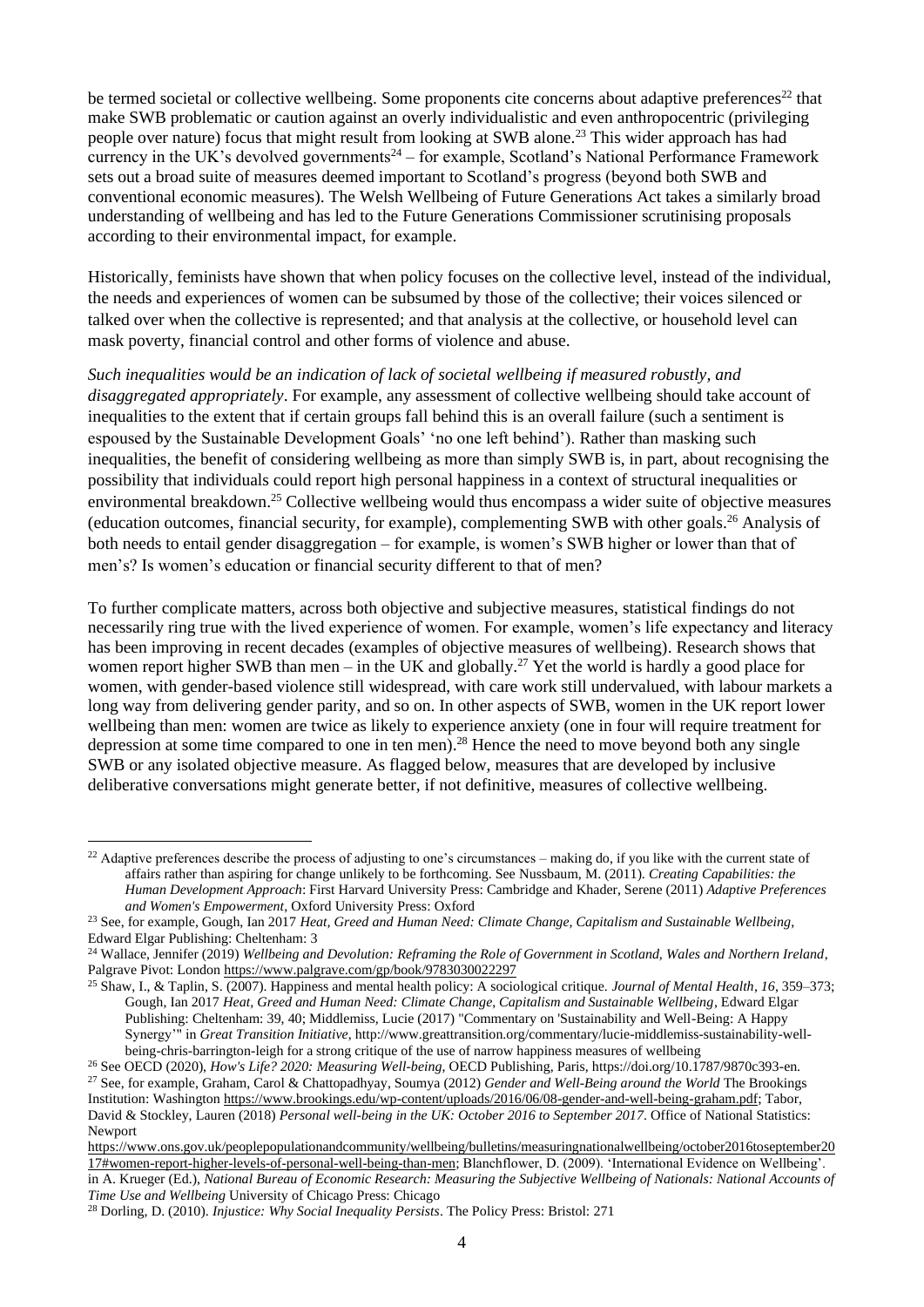### <span id="page-4-0"></span>Beyond survival and coping to system change?

Often differences between respective conceptualisations of wellbeing are more about where to situate political responsibility and policy focus. For example, analysis of the drivers of SWB reveals the importance of quality jobs and relationships – two areas which would feature in most robust frameworks of the multiple dimensions of collective wellbeing. Clearly, these are areas influenced by structural arrangements in economies and societies.

Often the call from advocates of SWB measures is for immediate support for individuals suffering stress and anxiety – often in the form of investment in mental health support to help people survive and cope with current circumstances. For example, New Zealand's wellbeing budget boosted investment in mental health services. A recent Westminster All Party Parliamentary Group report calling for more attention on wellbeing has as its main policy recommendation more investment in mental health services, but very little to say on the causes of much mental ill-health.<sup>29</sup> Another example is the flourishing of mindfulness classes and apps utilised by people whose work lives or financial insecurity is causing them stress (Serge LaTouche describes as 'consolation goods' the products and services purchased to console oneself from a stressed and alienated life<sup>30</sup>). While such classes and apps might help individuals cope with their current circumstances, looking upstream to the causes of this stress would demand attention to labour market structures, gender inequalities, social protection and so on. A similar critique might be levelled at a government appointing a 'Minister for Loneliness<sup>31</sup> while presiding over cuts to the very services that help head off isolation – loneliness support groups, council services and so on.

In contrast, advocates for the 'system change' conceptions of wellbeing, while strongly supporting the vital importance of helping people survive and cope with current circumstances, would point to the need to *also* pay attention to those circumstances themselves, i.e. the drivers of stress and anxiety, rather than merely treatment for those who experience them.

This is where the wellbeing economy agenda comes in: with an explicit call for system change.

It is this system change interpretation that is arguably most aligned with a gender-equal economy. For example, feminist literature has long highlighted how no economic activity – let alone human flourishing – is possible without care. Whereas the current economic system and its associated measures disregard this work, a wellbeing economy would support and nurture it. Paying attention to the quality of jobs – equality of pay, sufficiency of income, suitability of hours, renumeration aligned with social value and so on – is a core tenet of the wellbeing economy agenda, just as it is an explicit requirement for a gender-equal economy.

## <span id="page-4-1"></span>Looking upstream: the economy as a root cause of multiple crises?

The current economic system is:

- Dependent on the pursuit of growth as measured by GDP, despite this failing to capture socially beneficial work beyond the market, and despite the fact it records as positive the costs of dealing with social and environmental damage
- One in which benefits accrue to those who have most control over resources $32$
- Prone to shifting onto third parties ('externalising') the costs of the social and environmental harm certain modes of production and consumption create. 33

The extent to which wide-scale change is necessary is apparent in the suggestion that the current economy simply needs to be made greener or 'cleaner'. This not only ignores the inequality and poverty created by the

<sup>29</sup> See, for example, All-Party Parliamentary Group on Wellbeing Economics (2019) *Spending Review To Increase Wellbeing An open letter to the Chancellor,* What Works Centre for Wellbeing: London [https://wellbeingeconomics.co.uk/wp](https://wellbeingeconomics.co.uk/wp-content/uploads/2019/05/Spending-review-to-ncrease-wellbeing-APPG-2019.pdf)[content/uploads/2019/05/Spending-review-to-ncrease-wellbeing-APPG-2019.pdf](https://wellbeingeconomics.co.uk/wp-content/uploads/2019/05/Spending-review-to-ncrease-wellbeing-APPG-2019.pdf)

<sup>30</sup> Latouche, S. (2009). *Farewell to Growth*. Polity Press: Cambridge

<sup>31</sup> Walker, Peter (2018) 'May appoints minister to tackle loneliness issues raised by Jo Cox', *The Guardian* newspaper January 16, 2018 <https://www.theguardian.com/society/2018/jan/16/may-appoints-minister-tackle-loneliness-issues-raised-jo-cox> <sup>32</sup> Meadows, Donella (2008). *Thinking in Systems: A Primer*. Chelsea Green Publishing: White River Junction

<sup>33</sup> Trebeck, Katherine & Williams, Jeremy (2019) *The Economics of Arrival: Ideas for a Grown-Up Economy*, Policy Press: Bristol and Costanza, Robert (2006) 'Thinking Broadly About Costs and Benefits in Ecological Management', *Integrated Environmental Assessment and Management*, 2: 2, pp. 166–173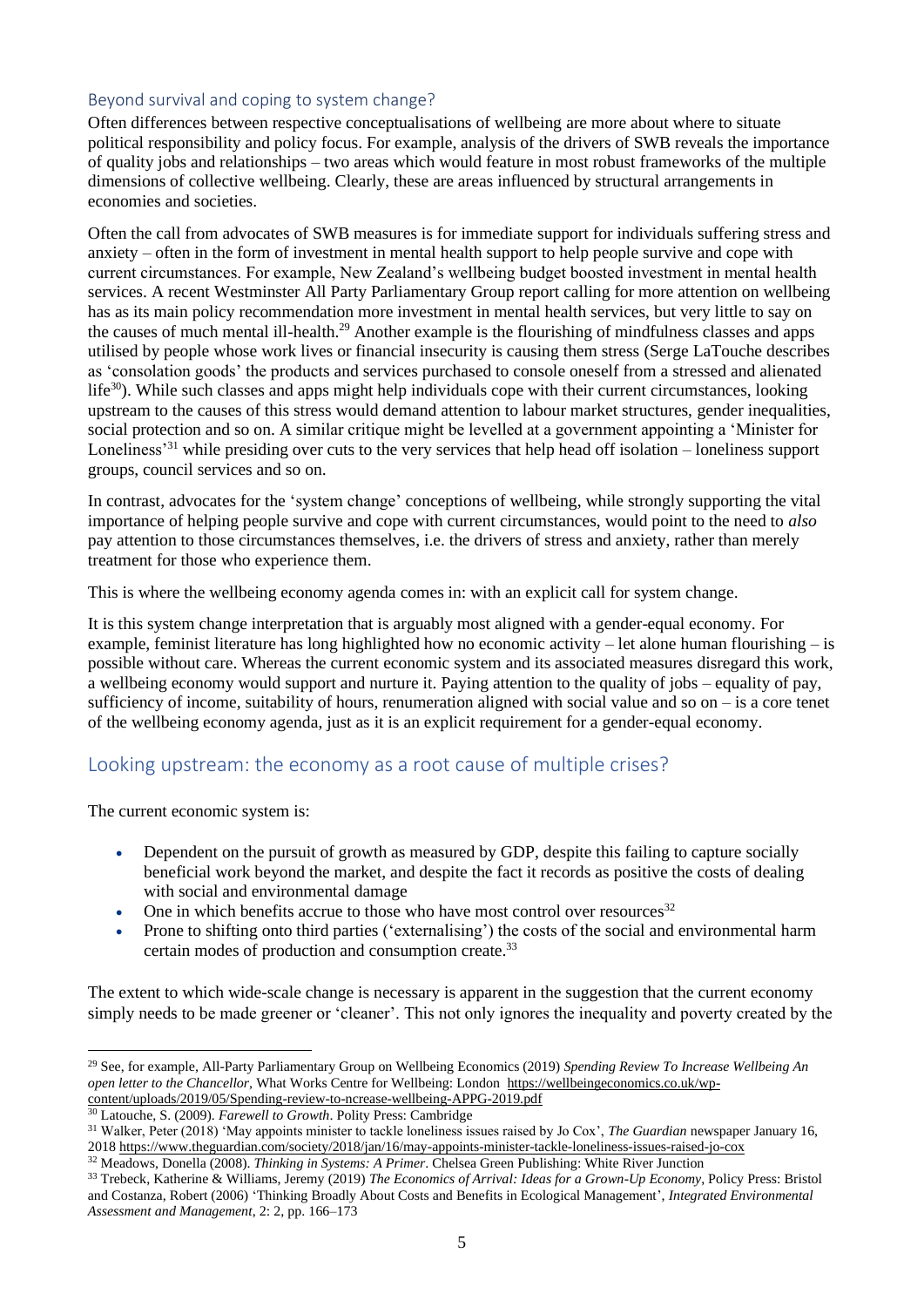current economic set-up, it relies on separating (what is known as 'decoupling') the growth of an economy from environmental impact to an extent that is practically impossible.<sup>34</sup> On the social side is the suggestion that making growth is more 'inclusive' is sufficient, yet this ignores the environment.

In response to the mounting critiques of GDP as a measure of success – let alone critiques of a growth-based economy – a suite of 'beyond GDP' measures have been created. All seek, in their different ways, to better measure wider dimensions of wellbeing than narrow economic measures. Two of the most prominent – the Genuine Progress Indicator (GPI) and the Social Progress Index (SPI) – illustrate the declining relevance of GDP growth in delivering various aspects of wellbeing in GDP-rich countries. This is termed 'diminishing marginal returns' – essentially, less bang for your buck.

For example, the GPI draws on a range of factors, not just output of marketable commodities, to measure human welfare.<sup>35</sup> These are converted into monetary units and compiled into a single index to contrast with GDP. It is used by several US states and has been measured across the globe, revealing that genuine progress stopped rising 'around 1978'.<sup>36</sup> What happened since then is that any benefits from GDP growth are outweighed by rising inequality of income and increases in costs.

A more recent initiative is the SPI, which aggregates over fifty social and environmental indicators of basic human needs, foundations of wellbeing, and opportunity.<sup>37</sup> Scandinavian countries rank higher than the US, despite lower GDP per capita. Attainment of social progress slows as GPD per capita reaches middle-income levels: diminishing marginal returns set in and gains are offset by challenges, many of which feed demand for more expenditure. This can be termed 'failure demand' (or 'defensive expenditures').<sup>38</sup>

#### <span id="page-5-0"></span>Denying or embracing embeddedness

The GPI, SPI and reams of other evidence show that the patterns of growth which the latter part of the 20<sup>th</sup> century bequeathed us depended on gender and class inequalities and have pushed the planet to breaking point. For decades, many scholars and activists have highlighted the misalignment between the vision of a wellbeing economy and the outcome of the current economy. Feminist economists in particular have been highlighting how the economy pays women less than men, often compels them to work in jobs with poorer conditions and less dignity<sup>39</sup>, and functions on the back of unpaid and unrecognised care work.

Reams of evidence also points to the market economy's embeddedness in society, with both the economy and society embedded in nature. As ecological economists warn: 'we cannot understand or manage our economy without understanding the whole, interconnected system'.<sup>40</sup> As explained by Himmelweit: 'The economy also needs people, as both workers and consumers, to be born, grow and flourish. For that to happen...people also need to be cared for over their life course'.<sup>41</sup> A true wellbeing economy recognises that

<sup>34</sup> Hickel, Jason & Kallis, Giorgos (2019) 'Is Green Growth Possible?' *New Political Economy*

<https://www.tandfonline.com/doi/full/10.1080/13563467.2019.1598964>and Parrique T & Barth J et al (2019). *Decoupling debunked: Evidence and arguments against green growth as a sole strategy for sustainability*. European Environmental Bureau. [https://mk0eeborgicuypctuf7e.kinstacdn.com/wp-content/uploads/2019/07/Decoupling-Debunked-FULL-for-ONLINE.pdf.](https://mk0eeborgicuypctuf7e.kinstacdn.com/wp-content/uploads/2019/07/Decoupling-Debunked-FULL-for-ONLINE.pdf) See also Hickel, Jason & Kallis, Giorgos (2019) 'Is Green Growth Possible?' *New Political Economy*

<https://www.tandfonline.com/doi/full/10.1080/13563467.2019.1598964>

<sup>&</sup>lt;sup>35</sup> In its construction, the GPI effectively takes account of impacts that are otherwise disregarded (externalities). For example, it encompasses crime, GHG emissions, pollution and resource extraction. When families spend their money on filters and bottled water this is deemed a cost because it is a defensive expenditure. In contrast, wetlands, rivers, lakes are valued as a positive impact. <sup>36</sup> Kubiszewski, I., Costanza, R., Franco, C., Lawn, P., Talberth, J., Jackson, T., & Aylme, C. (2013). 'Beyond GDP: Measuring and

achieving global genuine progress' *Ecological Economics*, 93: 57–68.

<sup>37</sup> See https://www.socialprogress.org/

<sup>38</sup> Trebeck, Katherine & Williams, Jeremy (2019) *The Economics of Arrival: Ideas for a Grown-Up Economy*, Policy Press: Bristol <sup>39</sup> Himmelweit, Susan (2018) 'Transforming Care' in Macfarlane, Laurie (ed) *New Thinking for the British Economy*, Open Democracy: London

<sup>40</sup> Costanza, Robert & Alperovitz, Gar et al (2013) *Building a Sustainable and Desirable Economy-in-Society-in-Nature* ANU E Press: Canberr[a https://www.jstor.org/stable/j.ctt5hgz53](https://www.jstor.org/stable/j.ctt5hgz53) and Fred Block in Polanyi, K. (1944: this edition 2001). *The Great Transformation - The Political and Economic Origins of Our Time*. Beacon Press: Boston: xxiv

<sup>41</sup> Himmelweit, Susan (2018) 'Transforming Care' in Macfarlane, Laurie (ed) *New Thinking for the British Economy*, Open Democracy: London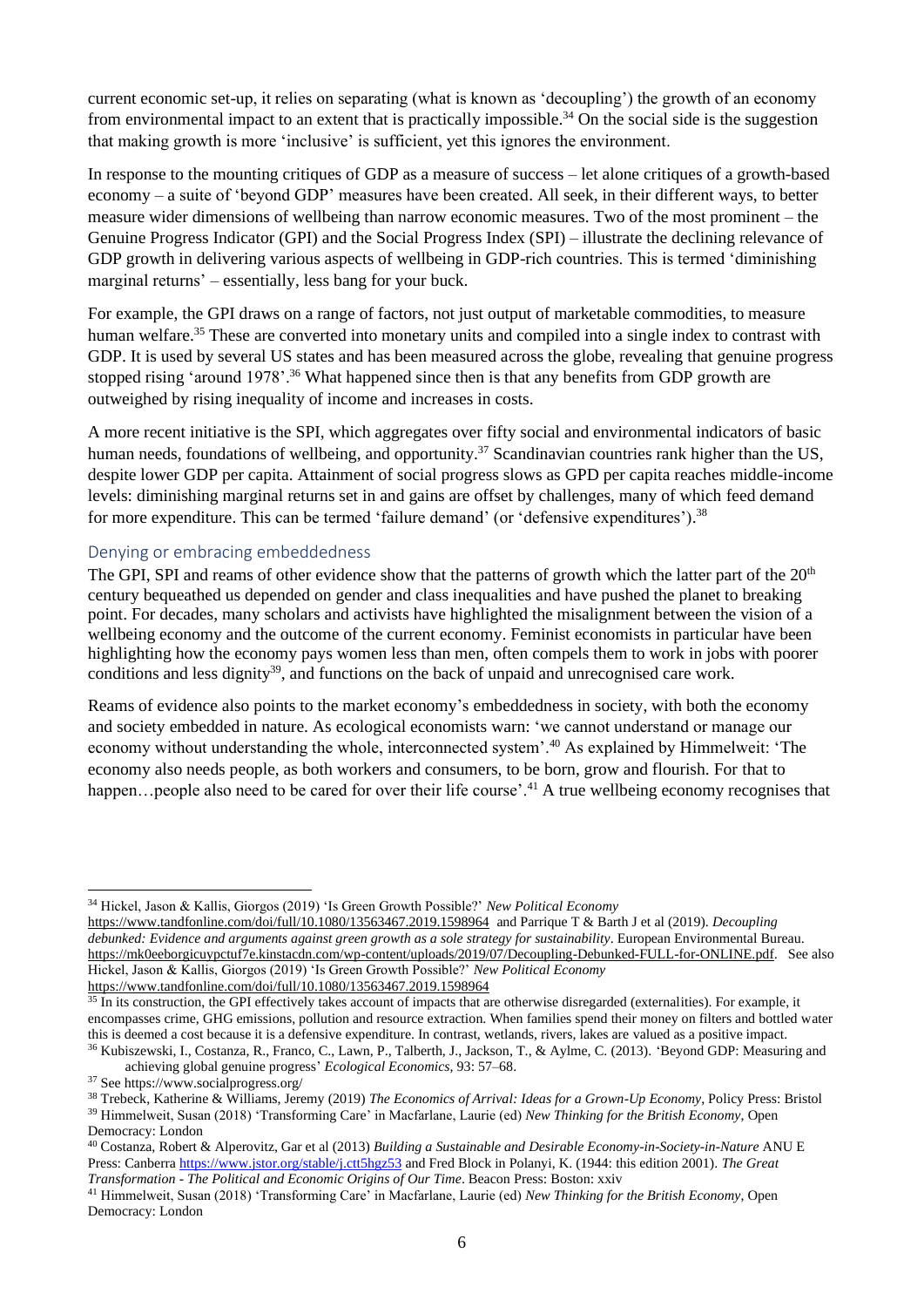it is the care economy that provides the resources that the market economy depends on – the social reproduction that commercial production cannot do without.<sup>42</sup>

From these perspectives, both feminist and ecological, the current economy is revealed as one which undermines what it stands on. $43$ 

### <span id="page-6-0"></span>A wellbeing economy

Redesigning the economy demands substantial transformation – not least repurposing its very goal away from economic growth towards the goal of equitable human and ecological wellbeing.<sup>44</sup> Reorienting goals and expectations for business, politics and society, will help create a wellbeing economy: explicitly focused on social justice – across its dimensions, not least encompassing gender. A wellbeing economy does not harm people and the environment, and so avoids expensive down-stream intervention to fix damage caused by an economic model fixated on growth.

#### <span id="page-6-1"></span>WEAll Needs

The Wellbeing Economy Alliance (WEAll) has 'crowd sourced'<sup>45</sup> from its members<sup>46</sup> the core needs that a wellbeing economy must deliver. This yielded five areas:

- **Dignity:** Everyone has enough to live in comfort, safety and happiness. This speaks to provision of basic needs – both in terms of physical and psychological needs.
- **Nature:** A restored and safe natural world for all life. This recognises that nature is essential for the life support system it provides to humanity, and also acknowledges the intrinsic value of nature for all life.
- **Connection:** A sense of belonging and institutions that serve the common good. This upholds the importance of relationships to wellbeing, includes aligning institutions with the goal of human wellbeing, and prioritises collaboration at all levels.
- **Fairness**: Justice in all its dimensions at the heart of economic systems, and the gap between the richest and poorest greatly reduced. This embraces a broad understanding of fairness to encompass attending to inequalities of wealth and income (with attending to reducing extremes at both ends of the spectrum), and also horizontal dimensions such as race and gender.
- **Participation:** Citizens are actively engaged in their communities and locally rooted economies. This speaks to the role of agency as a vital aspect of human wellbeing and the need for rich, robust democracies – in particular ensuring women's equal participation in and interests are served by these processes. It is also about economies that *build up and with* communities rather than economies that extract from communities.

These have clear commonalities to fundamental needs as set out by scholars such as Gough<sup>47</sup> and Max-Neef<sup>48</sup>, and speak to the functions and capabilities frame offered by Sen and Nussbaum. Such needs and capabilities require care: provision of care directly and care as an approach to others and nature. Care in all its dimensions thus needs to be celebrated and conditions made conducive to it: a far cry from the current extractive economy where care is undervalued, underpaid and invariably ignored.

<sup>42</sup> Gough, Ian 2017 *Heat, Greed and Human Need: Climate Change, Capitalism and Sustainable Wellbeing*, Edward Elgar Publishing: Cheltenham: 182. See also Pouw, N & McGregor, A. (2014) *An Economics of Wellbeing. What Would Economics Look Like if it were Focused on Human Wellbeing?* IDS Working Paper, Institute of Development Studies: Brighton

<sup>43</sup> Himmelweit, Susan (2018) 'Transforming Care' in Macfarlane, Laurie (ed) *New Thinking for the British Economy*, Open Democracy: London

<sup>44</sup> See https://wellbeingeconomy.org/oldwaynewway for examples of the sort of changes a wellbeing economy would entail.

<sup>45</sup> See Sommer, Claire (2019) 'Telling the story of what we all need' blog for WEAll [https://wellbeingeconomy.org/telling-the-story](https://wellbeingeconomy.org/telling-the-story-of-what-we-all-need-blog-by-claire-sommer)[of-what-we-all-need-blog-by-claire-sommer](https://wellbeingeconomy.org/telling-the-story-of-what-we-all-need-blog-by-claire-sommer) for the process that gave rise to this suite of needs.

<sup>&</sup>lt;sup>46</sup> WEAll members are over 100 organisations and over 60 scholars who work in various aspects of a wellbeing economy – they are very varied in terms of focus, location, strategy and so on, but are united by the shared goal of economic system change. See: <https://wellbeingeconomy.org/weall-members> for the list of organisations

<sup>47</sup> Gough, Ian 2017 *Heat, Greed and Human Need: Climate Change, Capitalism and Sustainable Wellbeing*, Edward Elgar Publishing: Cheltenham

<sup>48</sup> Max-Neef, Manfred (1991) *Human Scale Development* The Apex Press: New York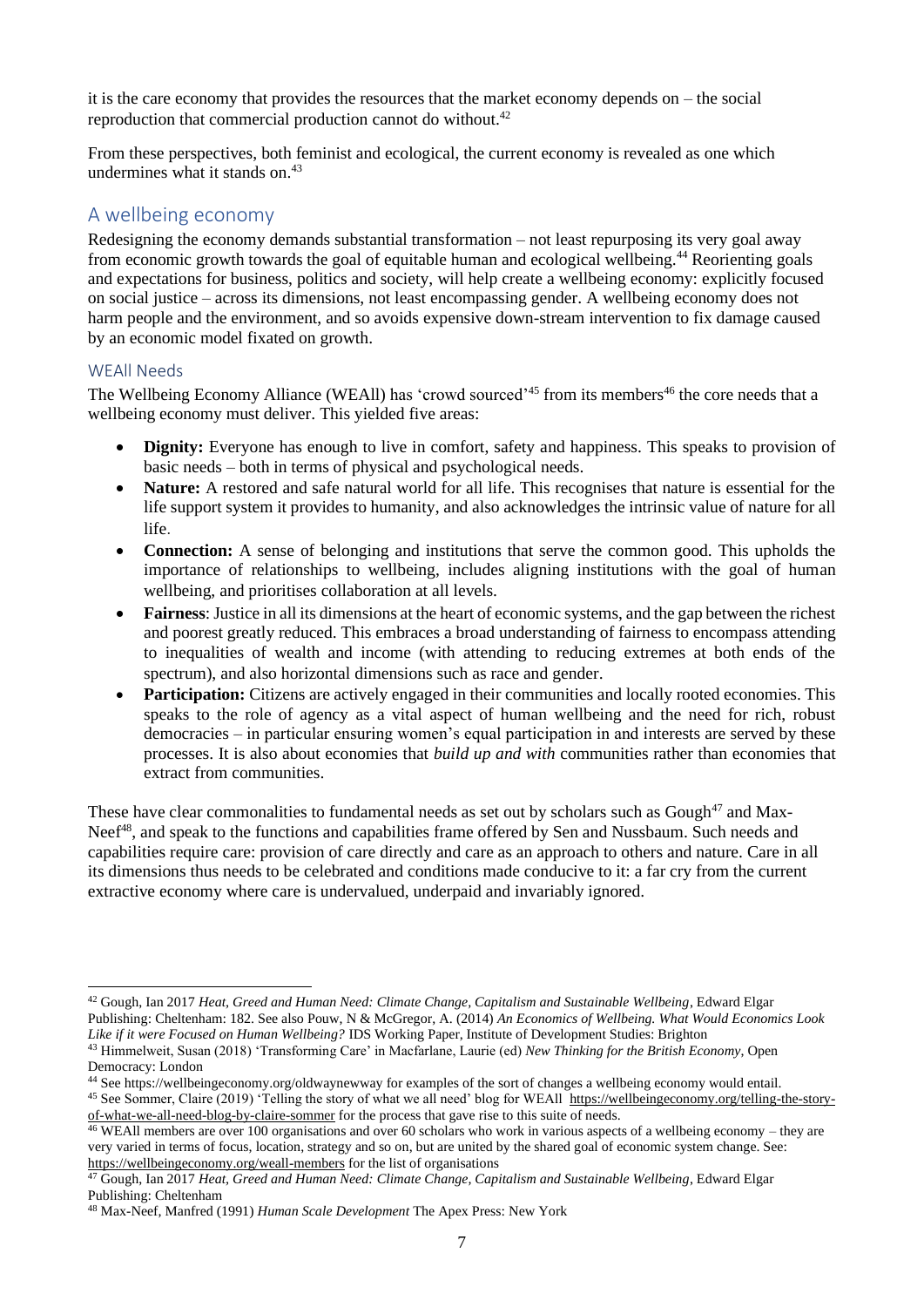#### <span id="page-7-0"></span>Overlap with a gender-equal economy

The wellbeing economy agenda is a broad one (with its focus on addressing both socio-economic and environmental crisis).<sup>49</sup> The emphasis on social justice and tackling unfairness in all its dimensions positions achieving gender equality at the heart of a wellbeing economy. Gender equality is a necessary, but not sufficient component of its realisation.

From the other perspective, moving to a wellbeing economy that rewards social value (such as care) and promotes activities beneficial for people and planet, will be an enabling context for a gender-equal economy. Specifically, a wellbeing economy will be one which measures in a way that better reflects not just environmental impact but better accounts for social input. This links to Diane Elson's 'three Rs'<sup>50</sup> to reduce the burden of care borne by women: Recognise<sup>51</sup>, Reduce<sup>52</sup>, and Redistribute.<sup>53</sup>

Moreover, a wellbeing economy will be built on recognition that humans are driven by more than competitiveness and pursuit of more; that sense of purpose flows from more than consumption but from relationships and agency; and that diversity in meeting universal human needs<sup>54</sup> is essential for a flourishing society. These speak to the Commission's emphasis on moving away from assumptions of male norms (and the mythical 'homo economicus' that still informs so much mainstream economic thinking) and the call for accommodation of difference. A wellbeing economy would underscore the Commission's emphasis on progressive taxation to redistribute wealth, to fund provision of social protection<sup>55</sup> and to change incentives for activities conducive to building a wellbeing economy.

Since, however, there are dynamics that undermine gender equality (gender-based violence and patriarchy in particular) that will not be attended to by pursuit of a wellbeing economy alone, we can conclude that the two perspectives are *mutually supporting, but not synonymous*.

<sup>49</sup> Hough-Stewart, Lisa & Trebeck, Katherine et al (2019) *What is a wellbeing economy? Different ways to understand the vision of an economy that serves people and planet* WEAl[l https://wellbeingeconomy.org/wp-content/uploads/2019/12/A-WE-Is-WEAll-](https://wellbeingeconomy.org/wp-content/uploads/2019/12/A-WE-Is-WEAll-Ideas-Little-Summaries-of-Big-Issues-4-Dec-2019.pdf)[Ideas-Little-Summaries-of-Big-Issues-4-Dec-2019.pdf](https://wellbeingeconomy.org/wp-content/uploads/2019/12/A-WE-Is-WEAll-Ideas-Little-Summaries-of-Big-Issues-4-Dec-2019.pdf)

<sup>50</sup> Elson, Diane (2017) 'Recognize, Reduce, Redistribute Unpaid Care Work: How to Close the Gender Gap' *New Labor Forum* <https://newlaborforum.cuny.edu/2017/03/03/recognize-reduce-redistribute-unpaid-care-work-how-to-close-the-gender-gap/>

 $<sup>51</sup>$  Recognise it exists, and is work, and might be for love, but still work, and measurable.</sup> <sup>52</sup> Reduce the amount of unpaid care, care services key, transport matters, connectivity, free time from care and time to care, balance

matters.

<sup>53</sup> Redistribute between women and men re undertaking unpaid care, parental leave for both parents, hours of work organisation and help men play a bigger role in unpaid care.

<sup>54</sup> See for example, Gough, Ian 2017 *Heat, Greed and Human Need: Climate Change, Capitalism and Sustainable Wellbeing*, Edward Elgar Publishing: Cheltenham

<sup>55</sup> Women's Budget Group (nd) 'Call for evidence: Social Security and Taxation' Gender-Equal Economy Commission <https://wbg.org.uk/commission/calls-for-evidence/call-for-evidence-social-security/>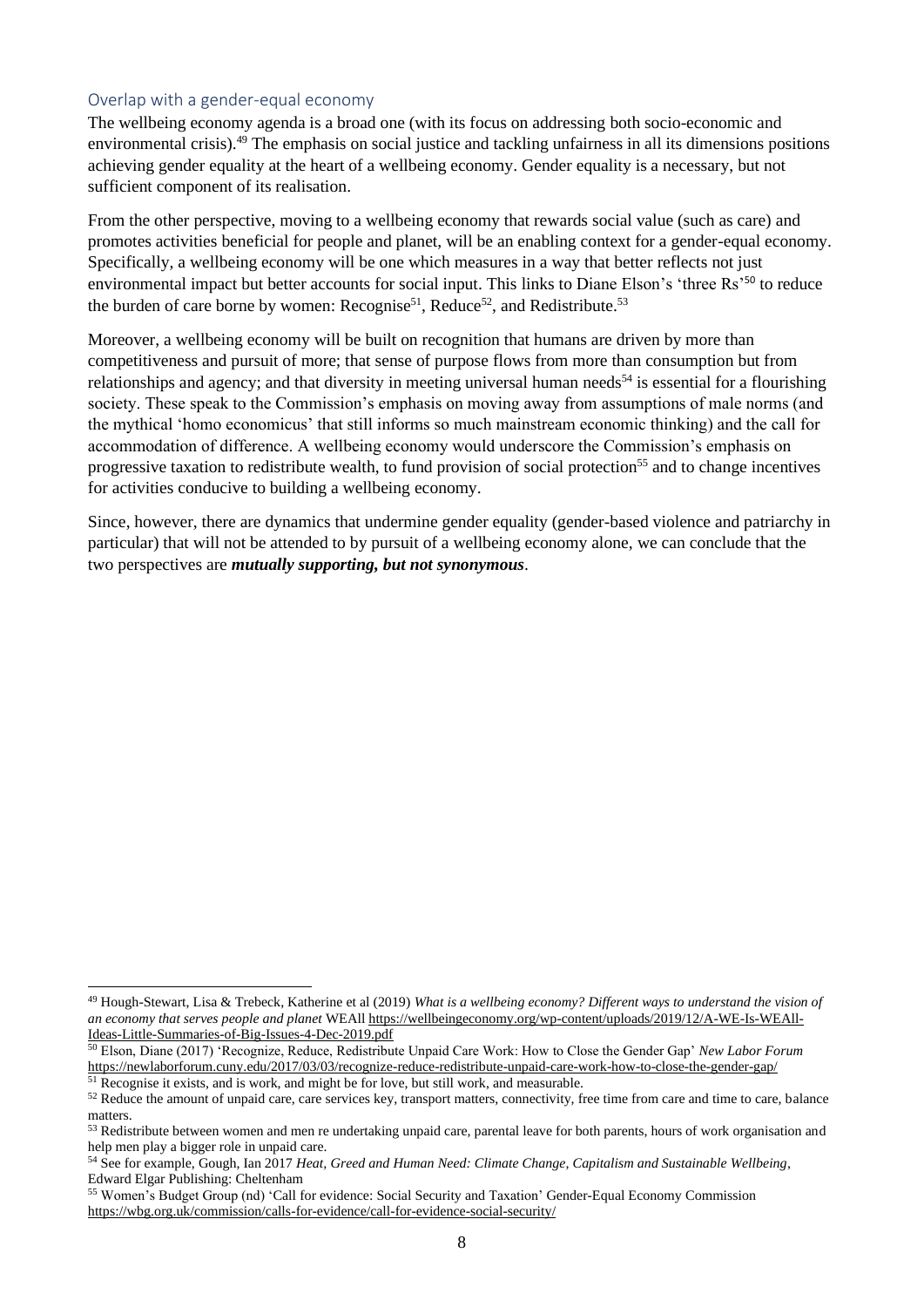# Priority policy shifts needed at UK level to build a WE in the UK: in principle and in practice

Building a wellbeing economy requires a plethora of policy shifts at all levels of activity – too many to set out here in any comprehensive way. This table<sup>56</sup> sets out a few possible 'leverage points' that enable other changes. There is a lot happening that points to its possibility.<sup>57</sup> Other necessary steps have not yet been taken so it is hard to ascertain their impact in practice. An indication is given as to their potential to benefit the goals of a gender-equal economy: whether this is direct or via creating a more socially just and sustainable context.

| <b>Change</b>           | <b>Intended impact</b> | Likely gender benefit of        | Examples of relevant policy instrument in practice with reflection on possible                              |
|-------------------------|------------------------|---------------------------------|-------------------------------------------------------------------------------------------------------------|
|                         |                        | selected example: direct        | gender equality impact                                                                                      |
|                         |                        | or contextual?                  |                                                                                                             |
| A new and publicly      | Shift government       | Direct benefit is               | Scotland's National Performance Framework has as its core purpose 'to increase the                          |
| supported measure of    | priorities away        | dependent on measures           | wellbeing of people living in Scotland; create sustainable and inclusive growth;                            |
| progress closer to what | from incremental       | chosen, whether the             | reduce inequalities; and give equal importance to economic, environmental and                               |
| matters most to people  | GDP growth to          | measures are explicitly         | social progress'. <sup>58</sup> It could go further to encompass a gendered analysis of growth, to          |
| and planet to hold      | better align           | gender-disaggregated and        | better measure gaps in equalities, and track violence against women, societal power                         |
| government to account.  | policies with          | if care is valued in the        | gaps, unpaid work or part-time employment. <sup>59</sup>                                                    |
| Ideally constructed by  | human and              | measures' domains and           |                                                                                                             |
| robust and inclusive    | ecological             | indicators.                     | Scotland is joining with countries such as Iceland and New Zealand in the Wellbeing                         |
| deliberative dialogue   | wellbeing.             | Indicators of progress          | Economy Governments partnership <sup>60</sup> that enables civil servants to collaborate and                |
| that puts marginalised  |                        | which encompass time            | share lessons in putting collective wellbeing at the heart of economic policy. They                         |
| voices, including those | Will also              | $use - such as Bhutan's$        | meet annually for policy labs that cover topics such as wellbeing frameworks,                               |
| of women, to the fore.  | encourage              | <b>Gross National Happiness</b> | wellbeing budgeting, taxation for wellbeing economy, and natural asset preservation                         |
|                         | prevention, rather     | - have more potential to        | - but have yet to make gender a focus (despite the female leadership of all three                           |
| Complement with         | than counting          | present a more accurate         | governments).                                                                                               |
| whole-of-government     | spending on            | picture of gender equality.     |                                                                                                             |
| budget and frameworks   | cleaning up,           |                                 | New Zealand is allocating budget resources according to cross-departmental plans                            |
| in service of this goal | treating and           |                                 | and wellbeing benefit <sup><math>61</math></sup> – this is a useful first step in that it encourages cross- |
| rather than GDP.        | healing as a 'good     |                                 | departmental collaboration and compels departments to embrace their role in                                 |
|                         | thing', the way        |                                 | delivering five national goals more aligned to wellbeing than simply GDP growth.                            |
|                         | GDP does.              |                                 | The New Zealand wellbeing budget has directed record levels of funding to tackle                            |

<span id="page-8-0"></span><sup>&</sup>lt;sup>56</sup> Please note this is for illustrative purposes only to give a sense of the sort of policies a wellbeing economy requires. A comprehensive analysis of any of the policies (including from a gender perspective) is beyond the scope of this paper.

<sup>57</sup> For further examples see Trebeck, Katherine & Williams, Jeremy (2019) *The Economics of Arrival: Ideas for a Grown-Up Economy*, Policy Press: Bristol

<sup>58</sup> <https://nationalperformance.gov.scot/what-it>

<sup>&</sup>lt;sup>59</sup> Engender (2017) 'Women's Rights And Fair Economy', in *Gender Matters: Roadmap Towards Women's Equality in Scotland* Edinburgh [https://gendermatters.engender.org.uk/content/womens](https://gendermatters.engender.org.uk/content/womens-rights/)[rights/](https://gendermatters.engender.org.uk/content/womens-rights/) (NB this gender review of the NPF was in relation to a previous iteration of the NPF, but the critiques noted here seem to remain relevant).

 $\overline{60}$  See, for a section of blogs about WEGo: <https://wellbeingeconomy.org/tag/wego>

<sup>61</sup> New Zealand Government (2019) The Wellbeing Budget, Wellington <https://treasury.govt.nz/sites/default/files/2019-05/b19-wellbeing-budget.pdf>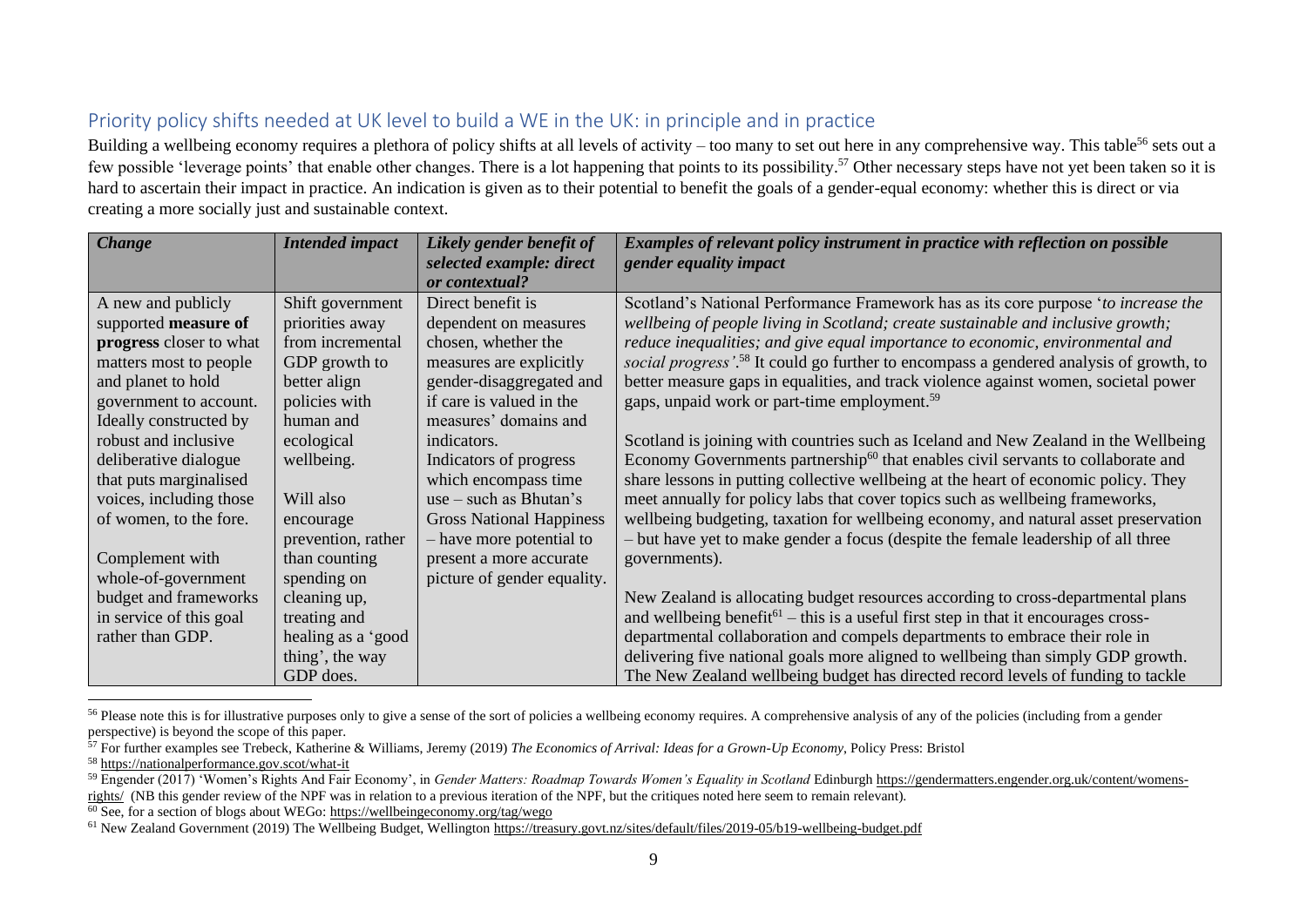|                            |                       |                                | family and sexual violence. There is scope to more robustly focus on root causes of                                                                                                                                                                                                                                            |
|----------------------------|-----------------------|--------------------------------|--------------------------------------------------------------------------------------------------------------------------------------------------------------------------------------------------------------------------------------------------------------------------------------------------------------------------------|
|                            |                       |                                | wellbeing inequalities.                                                                                                                                                                                                                                                                                                        |
|                            |                       |                                | Wales has a Future Generations Commissioner tasked with scrutinising policy<br>according to its likely impact on human and ecological wellbeing. Has called out<br>gender inequality in political spaces and championed efforts to tackle gender pay<br>gaps and violence against women and girls through its policy advocacy. |
|                            |                       |                                | Ecuador and Bolivia have incorporated notions of the 'good life' into their<br>constitutions and national development plans, following indigenous notions of buen<br>vivir. <sup>62</sup> However, the buen vivir agendas have been critiqued as lacking a strong<br>enough approach to gender equality. <sup>63</sup>         |
| <b>Restructure the tax</b> | Utilisation of        | It can be hoped better         | In 2016 the US city of Portland, Oregon, agreed to levy a tax on CEOs who earn 100                                                                                                                                                                                                                                             |
| system to                  | fiscal incentives     | work-life balance for all      | times more than their staff. Portland proposed to use the revenue to pay for services                                                                                                                                                                                                                                          |
| a) reward activities       | to drive increased    | genders will bring a           | for homeless people. Israel has taken a similar step and pegged CEOs' salaries to                                                                                                                                                                                                                                              |
| needed for a wellbeing     | activities            | rebalancing of care            | those of their lowest-paid workers: for those firms that pay their CEOs more than 44                                                                                                                                                                                                                                           |
| economy                    | supportive of a       | responsibilities (though of    | times what they pay their lowest employee, there are punitive taxes.                                                                                                                                                                                                                                                           |
| b) discourage activities   | wellbeing             | course this is dependent       |                                                                                                                                                                                                                                                                                                                                |
| harmful to a wellbeing     | economy and           | on other shifts in the         | In an area ripe for change, the UK currently taxes capital gains at a lower rate than                                                                                                                                                                                                                                          |
| economy                    | reduce those          | home/society).                 | income – and are subject to exemptions and avoidance – implicitly encouraging rent                                                                                                                                                                                                                                             |
|                            | counter to $it$ – for |                                | seeking behaviours. This approach is regressive and favours men, as they have higher                                                                                                                                                                                                                                           |
|                            | example, it would     | Better economic equality       | incomes and are much more likely to receive capital gains. <sup>66</sup> Land value tax is a good                                                                                                                                                                                                                              |
|                            | be good to see        | has been shown to be           | example of a lever to shift the balance.                                                                                                                                                                                                                                                                                       |
|                            | taxes shift away      | associated with higher         |                                                                                                                                                                                                                                                                                                                                |
|                            | from cost per         | gender equality. <sup>64</sup> | Sweden has reduced Value Added Tax on repair services <sup>67</sup> to encourage people to fix                                                                                                                                                                                                                                 |
|                            | worker to cost per    |                                | possessions such as clothes or gadgets rather than disposing of them and purchasing                                                                                                                                                                                                                                            |
|                            | hour worked. This     | The environmental crisis       | another.                                                                                                                                                                                                                                                                                                                       |
|                            | would incentivise     | harms women more than          |                                                                                                                                                                                                                                                                                                                                |

<sup>62</sup> See, for example, Acosta, Alberto (2017) 'Rethinking the World from the Perspective of Buen Vivir'

In *Degrowth in Bewegung* Leipzi[g https://www.degrowth.info/wp-content/uploads/2016/09/DIM\\_Buen-Vivir.pdf](https://www.degrowth.info/wp-content/uploads/2016/09/DIM_Buen-Vivir.pdf)

<sup>63</sup> See, for example, Lind, Amy (2012) 'Contradictions that Endure: Family Norms, Social Reproduction, and Rafael Correa's Citizen Revolution in Ecuador' *Politics & Gender* 8: 2: 254-261 and Lanza, Martha (2012) 'Buen Vivir: An introduction from a women's rights perspective in Bolivia' in *Feminist Perspectives*

*Towards Transforming Economic Power* Topic 3, Association for Women's Rights in Development: Toronto

<sup>&</sup>lt;sup>64</sup> See for example, Gonzales, Christian & Jain-Chandra, Sonali et al (2015) *Catalyst for Change: Empowering Women and Tackling Income Inequality*, Staff Discussion Note, International Monetary Fund: Washington

<sup>&</sup>lt;sup>66</sup> Palmer, R. (2020). 'Wealth, tax and gender: A paper for the Commission on a Gender Equal Economy'[. https://wbg.org.uk/wp-content/uploads/2020/03/Paper-2-Wealth-tax-and-gender.pdf](https://wbg.org.uk/wp-content/uploads/2020/03/Paper-2-Wealth-tax-and-gender.pdf)

 $\frac{67}{2}$  Starritt, Alexander (2016) 'Sweden is paying people to fix their belongings instead of throwing them away' WEF Agenda 27 Oct 2016 www.weforum.org/agenda/2016/10/sweden-is-tackling-itsthrowaway-culture-with-tax-breaks-on-repairs-will-it-work/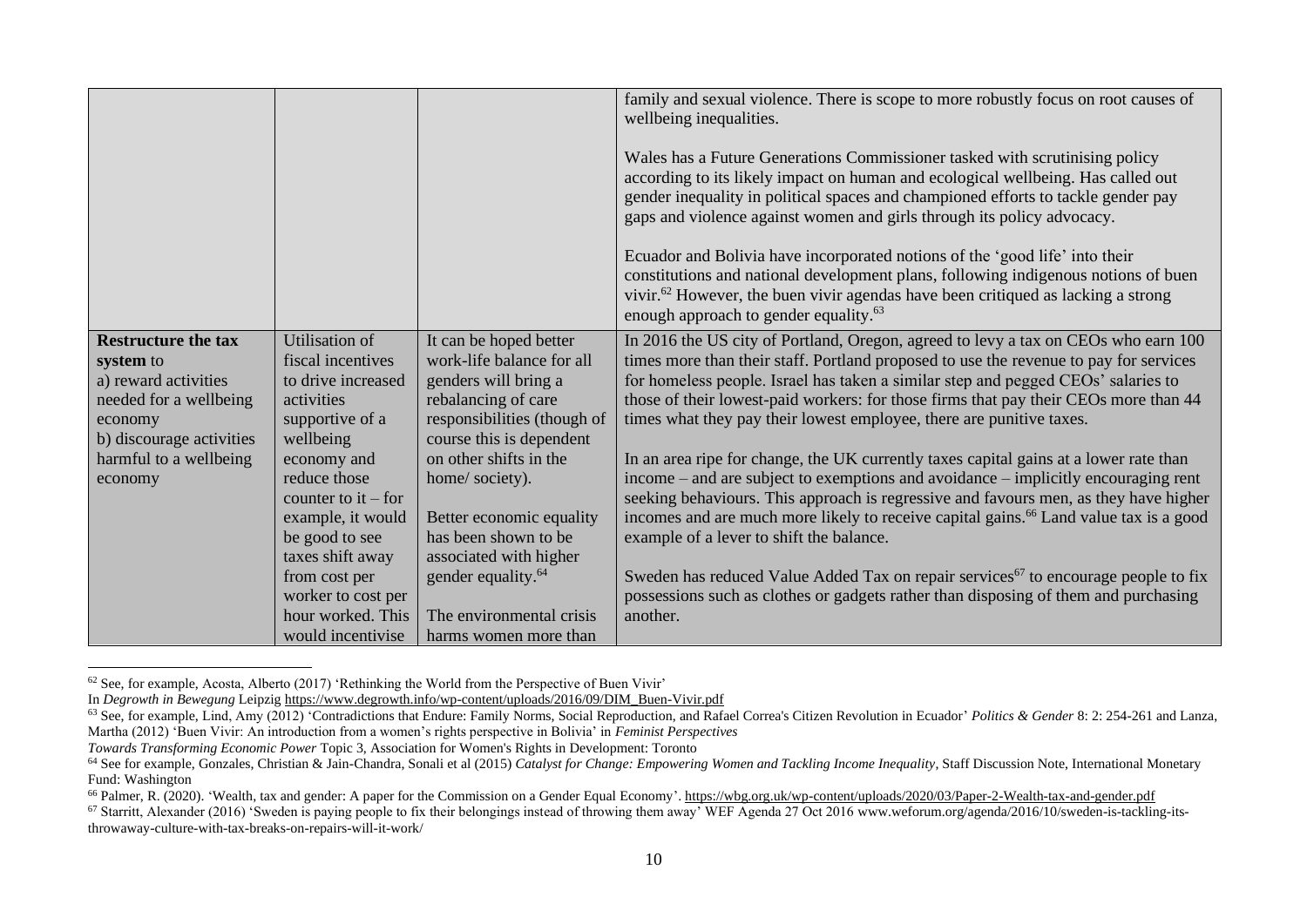|                              | retention of more<br>people rather than<br>fewer workers | men so addressing it has<br>potential to benefit<br>women. <sup>65</sup> |                                                                                                         |
|------------------------------|----------------------------------------------------------|--------------------------------------------------------------------------|---------------------------------------------------------------------------------------------------------|
|                              | working longer                                           |                                                                          |                                                                                                         |
|                              | hours.                                                   |                                                                          |                                                                                                         |
|                              | Tax unearned                                             |                                                                          |                                                                                                         |
|                              | income ('rent')                                          |                                                                          |                                                                                                         |
|                              | more than earned                                         |                                                                          |                                                                                                         |
|                              | income to                                                |                                                                          |                                                                                                         |
|                              | rebalance returns                                        |                                                                          |                                                                                                         |
|                              | away from those                                          |                                                                          |                                                                                                         |
|                              | with already great                                       |                                                                          |                                                                                                         |
|                              | resources.                                               |                                                                          |                                                                                                         |
|                              | Tax unsustainable                                        |                                                                          |                                                                                                         |
|                              | activities such as                                       |                                                                          |                                                                                                         |
|                              | polluting and                                            |                                                                          |                                                                                                         |
|                              | wasting resources.                                       |                                                                          |                                                                                                         |
| <b>Ensure prices capture</b> | There are social                                         | To the extent the price of                                               | The European Union has a range of Extended Producer Responsibility policies                             |
| full costs and so do not     | and                                                      | goods and services                                                       | whereby producers are responsible for the treatment or disposal of post-consumer                        |
| falsely encourage            | environmental                                            | properly reflect the cost of                                             | products. <sup>68</sup> It is likely one of the benefits of this is that producers will design products |
| purchases counter to a       | dimensions to                                            | all inputs they will not                                                 | for re-use, but will also ensure the cost associated with taking better care of materials               |
| wellbeing economy.           | this. Socially,                                          | only pay living wages,                                                   | is reflected in the price to consumers.                                                                 |
|                              | many goods and                                           | they will recognise the                                                  |                                                                                                         |
|                              | services are                                             | care input associated with<br>their creation and                         |                                                                                                         |
|                              | artificially cheap<br>because they are                   | delivery.                                                                |                                                                                                         |
|                              | delivered by                                             |                                                                          |                                                                                                         |
|                              | businesses which                                         | Using price mechanisms                                                   |                                                                                                         |
|                              | do not pay living                                        | to encourage true cost                                                   |                                                                                                         |
|                              | wages, which do                                          | accounting might raise the                                               |                                                                                                         |
|                              | not offer decent                                         | price of certain items. It                                               |                                                                                                         |

<sup>&</sup>lt;sup>65</sup> See, for example, Castañeda-Carney, I & Sabater, L et al (2029) *Gender-based violence and environment linkages: the violence of inequality IUCN Global Programme on Governance and Rights:* Gland <https://portals.iucn.org/library/node/48969>and Irish Aid (nd) *Environment and Gender Equality* Irish Aid Key Sheet #13

<https://www.irishaid.ie/media/irishaid/allwebsitemedia/20newsandpublications/publicationpdfsenglish/environment-keysheet-13-gender-equality.pdf>

<sup>&</sup>lt;sup>68</sup> See, The European Organization for Packaging and the Environment (nd) 'Extended Producer Responsibility' Brussels <https://europen-packaging.eu/policy/9-extended-producer-responsibility.html>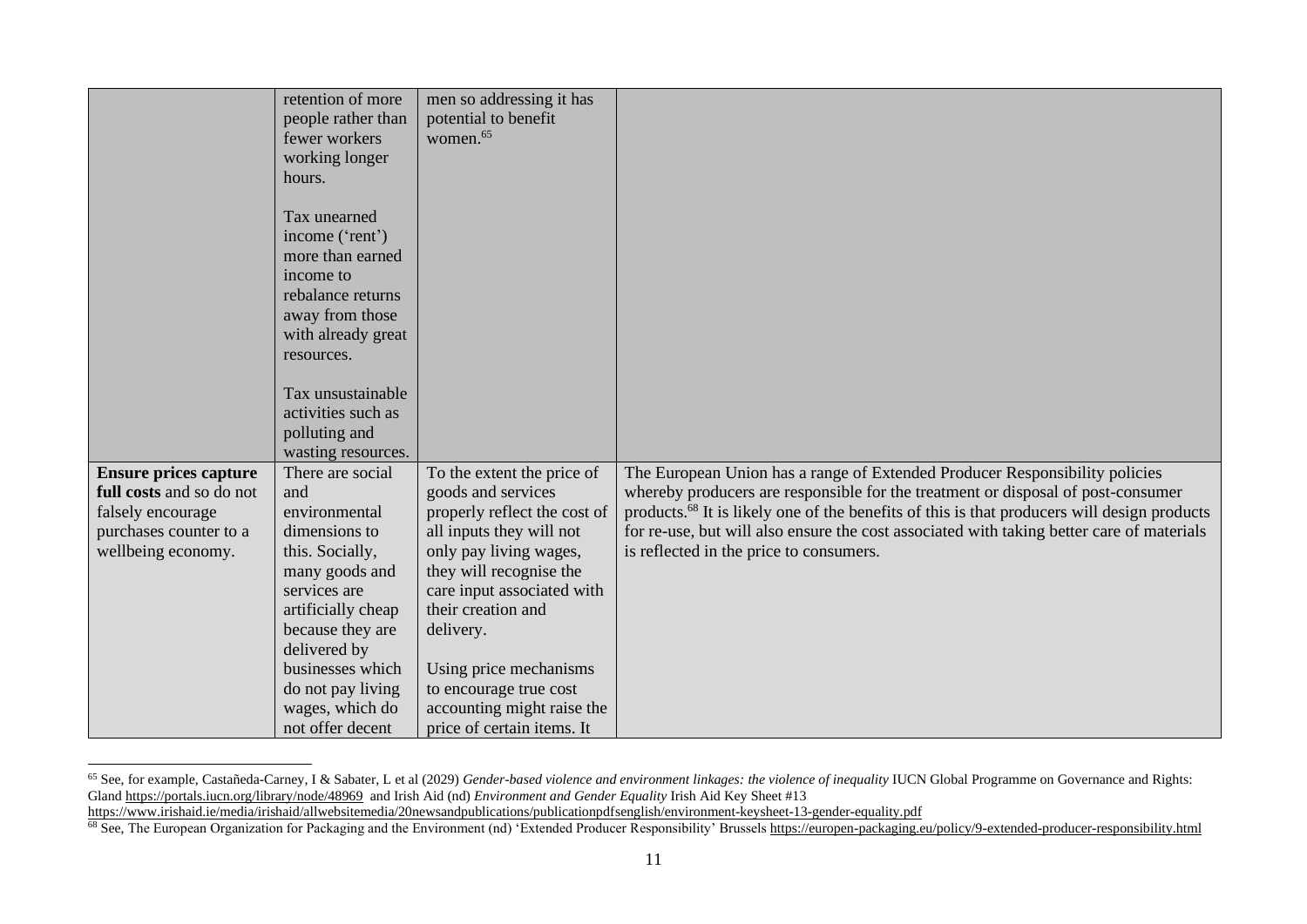|                             | conditions, let       | might also encourage         |                                                                                           |
|-----------------------------|-----------------------|------------------------------|-------------------------------------------------------------------------------------------|
|                             | alone value the       | investment in others $-$ for |                                                                                           |
|                             | care input in the     | example, locally produced    |                                                                                           |
|                             | home and              | items that do not entail     |                                                                                           |
|                             | community that is     | substantial transport costs. |                                                                                           |
|                             | so vital to their     |                              |                                                                                           |
|                             | creation.             | There will be                |                                                                                           |
|                             |                       | distributional impacts       |                                                                                           |
|                             | From an               | from any price changes.      |                                                                                           |
|                             | environmental         | Since women are more         |                                                                                           |
|                             | perspective, this     | likely to be on low          |                                                                                           |
|                             | will also             | income than men they         |                                                                                           |
|                             | encourage better      | will be impacted by price    |                                                                                           |
|                             | use of resources      | rises of items they          |                                                                                           |
|                             | via repair,           | purchase. Rather than of     |                                                                                           |
|                             | sharing, co-          | itself constituting a reason |                                                                                           |
|                             | ownership and so      | not to better account for    |                                                                                           |
|                             | on.                   | environmental impacts,       |                                                                                           |
|                             |                       | this necessitates other      |                                                                                           |
|                             |                       | shifts to attend to their    |                                                                                           |
|                             |                       | low income.                  |                                                                                           |
| <b>Incentivise business</b> | Create an             | Despite their stakeholder    | The range of business models incorporating wider benefits than simply shareholder         |
| models and practices        | economy made up       | orientation bringing         | value is considerable – from incremental improvements (such as B Corps <sup>70</sup> ) to |
| which are based on          | of an increased       | considerable potential to    | wholescale transformation of business purpose (such as the Economy for the                |
| wellbeing economy           | proportion of         | reduce economic              | Common Good <sup>71</sup> and radical change in business models <sup>72</sup> ).          |
| goals and are designed      | businesses using      | inequalities, cooperatives   |                                                                                           |
| with these in mind          | commercial            | face the same risks of       | The World Fair Trade Organisation has found that through deliberate governance,           |
|                             | activities to         | excluding women's            | management and profit reinvestment models business models can be designed to              |
|                             | deliver social        | voices and needs as other    | focus on benefiting society and the planet. <sup>73</sup>                                 |
|                             | $b$ enefits – such as | decision-making forums,      |                                                                                           |
|                             | worker- or            |                              |                                                                                           |

<sup>&</sup>lt;sup>70</sup> See for a critique of the limits of the B Corp model: The Transnational Institute (2020) Charming Psychopaths The Modern Corporation: An Interview with Joel Bakan <https://longreads.tni.org/charming-psychopaths-the-modern-corporation/>

<sup>&</sup>lt;sup>71</sup> See for more explanation<https://www.ecogood.org/en/>

 $^{72}$  See, for many case studies, Doherty, Bob & Haugh, Helen et al (2020) *Creating the new economy: business models that put people and planet first*, World Fair Trade Organisation: Culemborg <https://wfto.com/article/new-report-unveils-key-insights-business-models-put-people-and-planet-first>

<sup>&</sup>lt;sup>73</sup> Doherty, Bob & Haugh, Helen et al (2020) *Creating the new economy: business models that put people and planet first*, World Fair Trade Organisation: Culemborg [https://wfto.com/article/new](https://wfto.com/article/new-report-unveils-key-insights-business-models-put-people-and-planet-first)[report-unveils-key-insights-business-models-put-people-and-planet-first](https://wfto.com/article/new-report-unveils-key-insights-business-models-put-people-and-planet-first)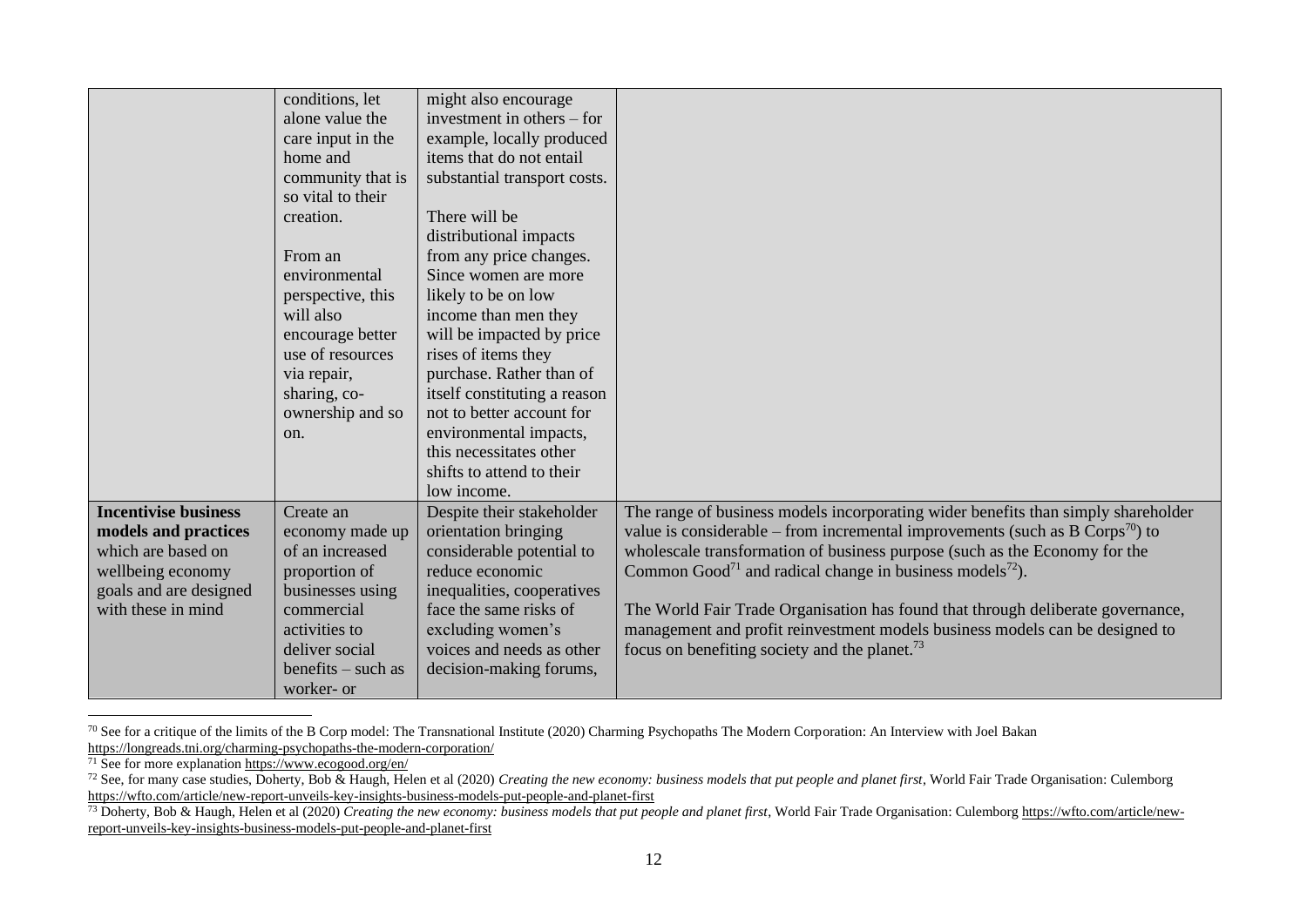| producer-owned              | unless concerted effort is | Scotland's Cooperative Development Scotland is a government agency tasked with             |
|-----------------------------|----------------------------|--------------------------------------------------------------------------------------------|
| cooperatives and            | made to attend to these.   | supporting the creation of employee owned and collaborative business models. <sup>74</sup> |
| social enterprises.         |                            |                                                                                            |
| Crucial here is             | The gender potential of    | Denmark's community owned energy generation demonstrates the possibility of                |
| that they are               | community owned            | moving away from large, top down provision for profit. <sup>75</sup>                       |
| changing the                | renewable energy comes     |                                                                                            |
| governance,                 | from its potential to      | Scotland has a Business Pledge to promote businesses with more positive social             |
| ownership and               | enhance their influence in | impact. Its elements include: paying the real Living Wage, no inappropriate use of         |
| purpose of their            | community decision         | zero hours contracts, action to address the gender pay gap, and investing in a skilled     |
| core business -             | making (for example, via   | and diverse workforce. The Business Pledge has been criticised as lacking 'teeth' and      |
| not seeking to              | equal ownership that       | so its potential is latent - but it has arguably sent a message of the importance of       |
| mitigate damage             | translates to say in how   | businesses attending to these objectives. Its elevation of the gender pay gap and the      |
| caused by core              | funds are spent in the     | real Living Wage are of direct benefit to women when they are implemented.                 |
| business.                   | community). If             |                                                                                            |
| Cooperatives, for           | community ownership        |                                                                                            |
| example, reduce             | delivers more affordable   |                                                                                            |
| economic                    | energy this is likely to   |                                                                                            |
| inequality by               | also benefit women who     |                                                                                            |
| ensuring that the           | are more likely to be low  |                                                                                            |
| value created by            | incomes.                   |                                                                                            |
| workers is                  |                            |                                                                                            |
| retained rather             |                            |                                                                                            |
| than extracted to           |                            |                                                                                            |
| remote                      |                            |                                                                                            |
| shareholders. <sup>69</sup> |                            |                                                                                            |
|                             |                            |                                                                                            |
|                             |                            |                                                                                            |

<sup>69</sup> See, for example, Erdal, D. (2011). *Beyond the Corporation – Humanity Working*. The Bodley Head: London

<sup>&</sup>lt;sup>74</sup> See<https://www.scottish-enterprise.com/our-organisation/about-us/who-we-work-with/co-operative-development-scotland>

<sup>75</sup> Cumbers, A (2012). *Reclaiming Public Ownership: Making Space for Economic Democracy*. Zed: London